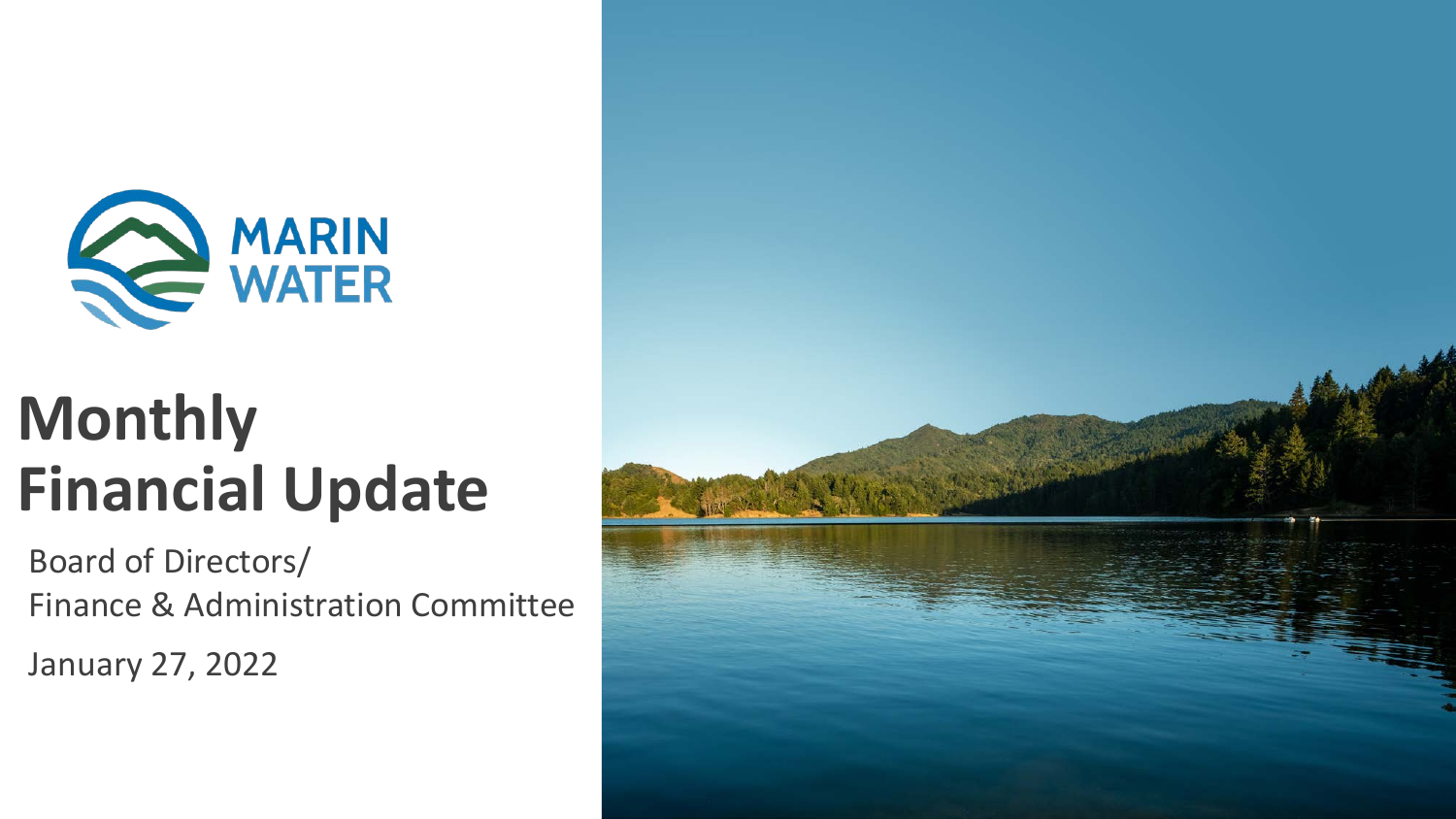### **Revenues (in millions)**

#### **at 50% of Fiscal Year**

| <b>Description</b>                            | FY 21/22<br><b>Budget</b> | FY 21/22<br>As of 12/31/21 | <b>Actual to Budget (%)</b> |
|-----------------------------------------------|---------------------------|----------------------------|-----------------------------|
| <b>Water Revenue</b>                          | 85.9                      | 38.8                       | 45.1%                       |
| <b>Other Revenue</b>                          | 2.8                       | 3.4                        | 122.1%                      |
| <b>Total Operating Revenue</b>                | 88.7                      | 42.2                       | 47.5%                       |
| <b>Fire Flow Fee</b>                          | 4.5                       | 2.5                        | 55.8%                       |
| <b>Capital Revenue</b><br>(incl. CMF \$17.4M) | 18.2                      | 8.5                        | 46.7%                       |
| <b>All Revenue</b>                            | 111.4                     | 53.2                       | 47.7%                       |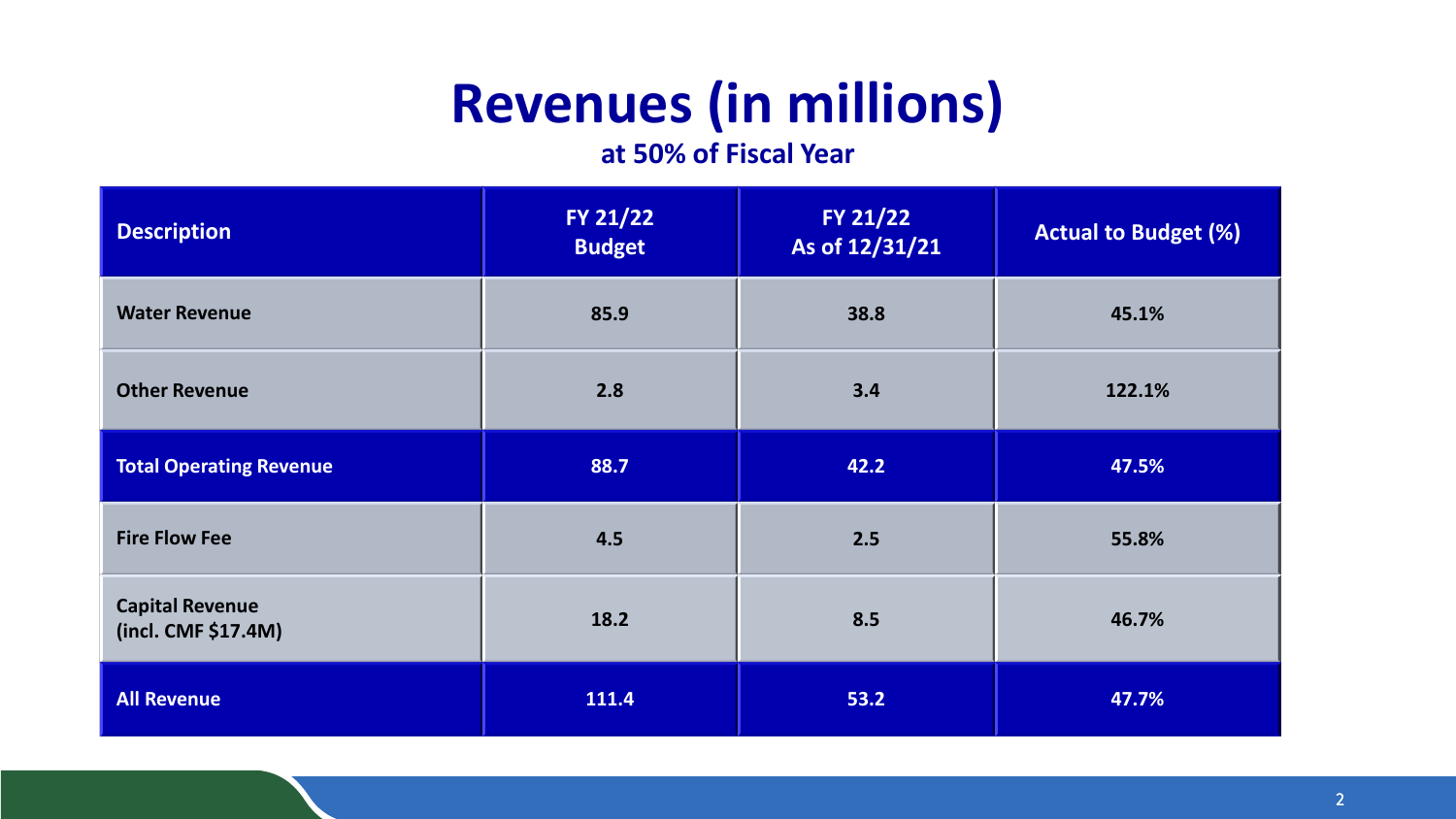#### **Revenues at 50% of Fiscal Year**

#### **FY2022 Water Sales Budget to Actual**

|                 |               | <b>Water Sales</b><br><b>Service Charge</b> |               |                  | <b>Watershed Fee</b> |                 |  |
|-----------------|---------------|---------------------------------------------|---------------|------------------|----------------------|-----------------|--|
|                 | <b>Budget</b> | <b>Actual</b>                               | <b>Budget</b> | <b>Actual</b>    | <b>Budget</b>        | <b>Actual</b>   |  |
| <b>July '21</b> | 4,840,348     | 3,893,560                                   | 1,541,834     | 1,432,576        | 352,676              | 332,636         |  |
| <b>Aug '21</b>  | 8, 155, 135   | 5,886,790                                   | 2,193,720     | 2,073,823        | 480,697              | 455,132         |  |
| <b>Sept '21</b> | 5,825,972     | 4,294,079                                   | 1,544,817     | 1,481,923        | 351,671              | 342,653         |  |
| <b>Oct '21</b>  | 7,823,307     | 5,453,856                                   | 2,189,274     | 2,192,931        | 479,477              | 477,867         |  |
| <b>Nov '21</b>  | 4,816,404     | 2,674,088                                   | 1,551,168     | 1,495,754        | 352,328              | 348,233         |  |
| Dec '21         | 5,794,180     | 3,499,543                                   | 2,204,199     | 2,028,099        | 482,900              | 440,900         |  |
| <b>Jan '22</b>  | 2,544,160     |                                             | 1,538,421     |                  | 349,101              |                 |  |
| <b>Feb '22</b>  | 3,566,451     |                                             | 2,181,884     |                  | 478,518              |                 |  |
| <b>Mar '22</b>  | 2,097,854     |                                             | 1,533,189     |                  | 349,685              |                 |  |
| <b>Apr '22</b>  | 3,930,424     |                                             | 2,241,396     |                  | 483,711              |                 |  |
| <b>May '22</b>  | 3,059,352     |                                             | 1,513,826     |                  | 351,191              |                 |  |
| <b>June '22</b> | 6,029,493     |                                             | 2,247,523     |                  | 493,817              |                 |  |
| <b>Total</b>    | 58,483,080    | 25,701,916 43.9%                            | 22,481,251    | 10,705,106 47.6% | 5,005,772            | 2,397,421 47.9% |  |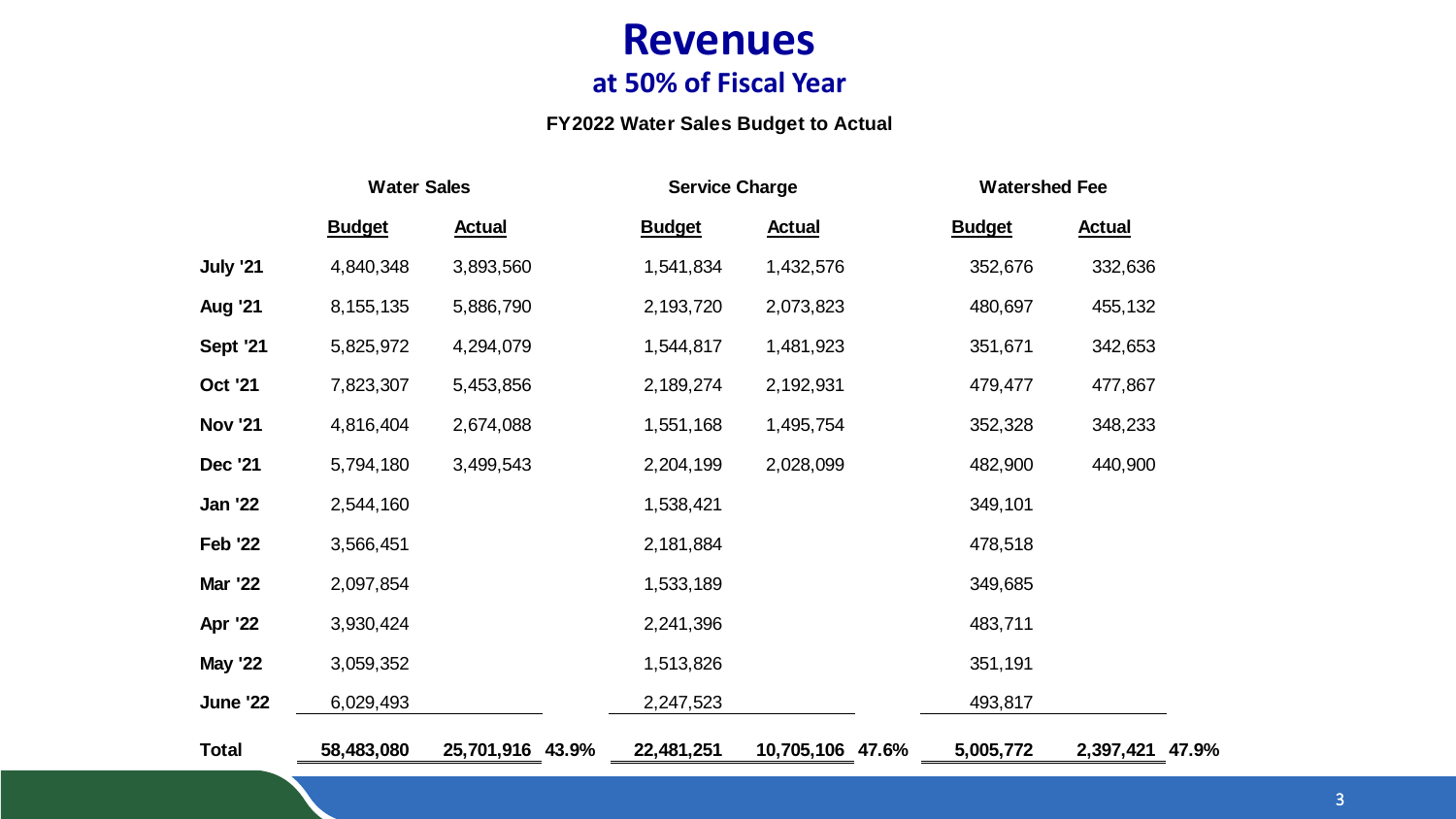#### **FY22 Monthly Water Sales (incl. Meter SVC Charge & WMF) Comparison with FY21 (in \$000's)**

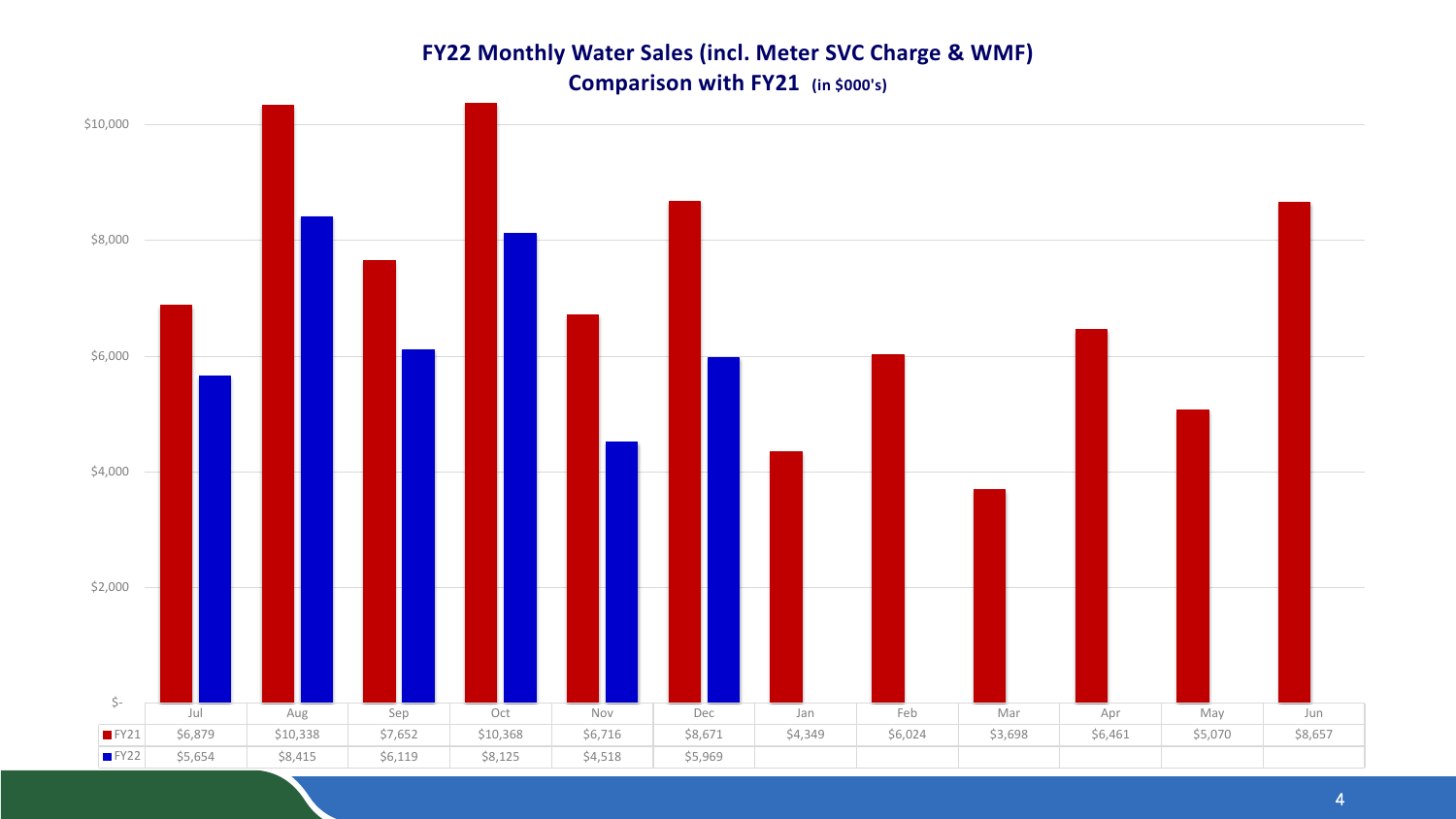### **YTD as of December 2021 Comparison (in Acre Feet)**

| <b>Customer Class</b>              | <b>FY2021</b><br><b>FY2022</b> |        | Increase/<br>(Decrease) |  |
|------------------------------------|--------------------------------|--------|-------------------------|--|
| <b>Single Family</b>               | 9,462                          | 6,433  | (3,029)                 |  |
| <b>Duplex</b>                      | 238                            | 183    | (55)                    |  |
| <b>Multi Units 3-4</b>             | 181                            | 148    | (33)                    |  |
| <b>Multi Units 5-9</b>             | 353                            | 284    | (69)                    |  |
| Multi Units 10+                    | 974                            | 852    | (122)                   |  |
| <b>Institutional</b>               | 700                            | 604    | (96)                    |  |
| <b>Commercial &amp; Industrial</b> | 1,235                          | 1,140  | (95)                    |  |
| <b>Irrigation</b>                  | 1,254                          | 678    | (576)                   |  |
| <b>Raw Water</b>                   | 127                            | 67     | (60)                    |  |
| <b>Recycled Water</b>              | 343                            | 253    | (90)                    |  |
| <b>Total</b>                       | 14,867                         | 10,642 | (4, 225)                |  |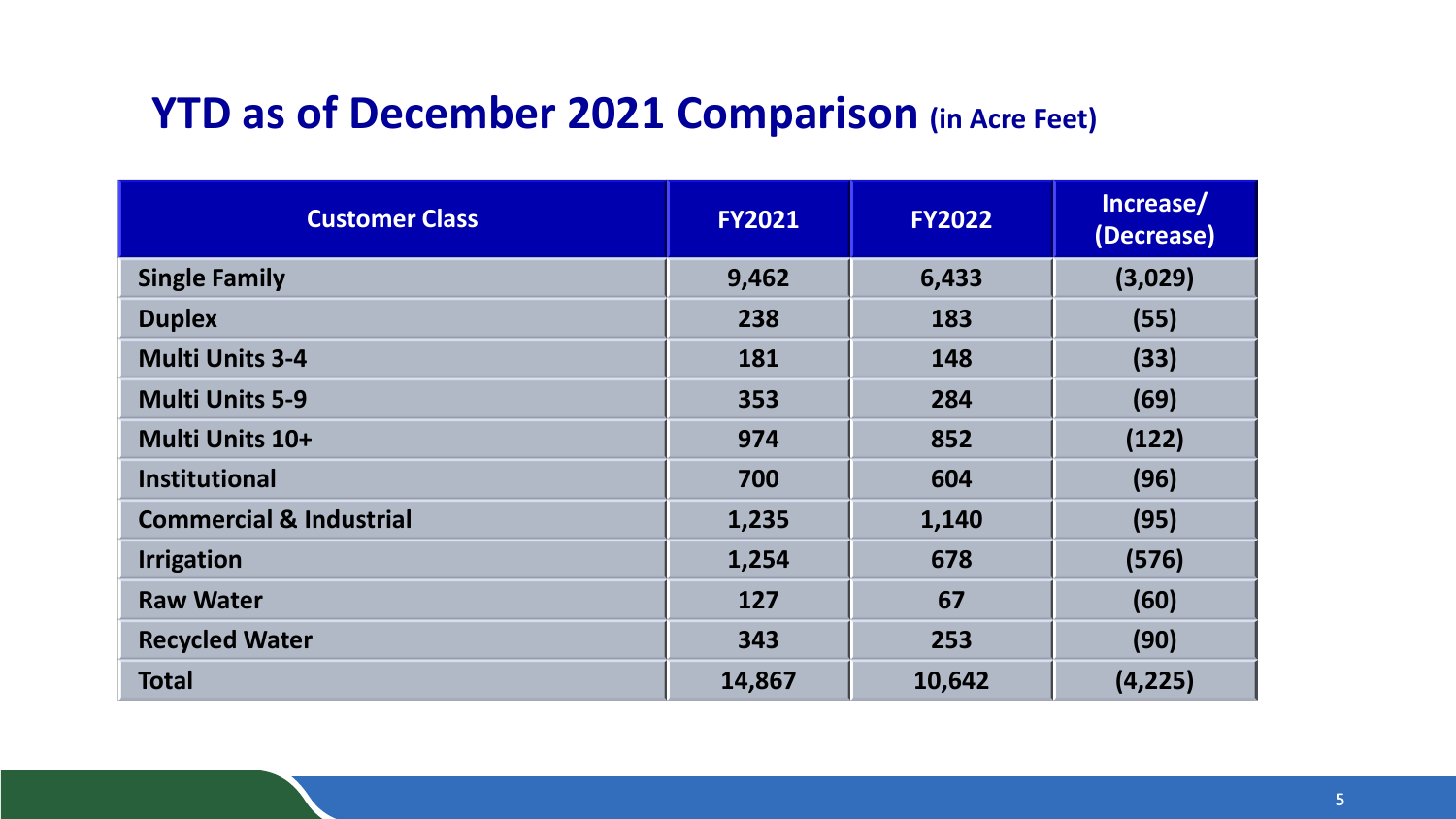#### **TIER CONSUMPTION AS OF DECEMBER (IN ACRE FEET)**

■Tier 1 ■ Tier 2 ■ Tier 3 ■ Tier 4

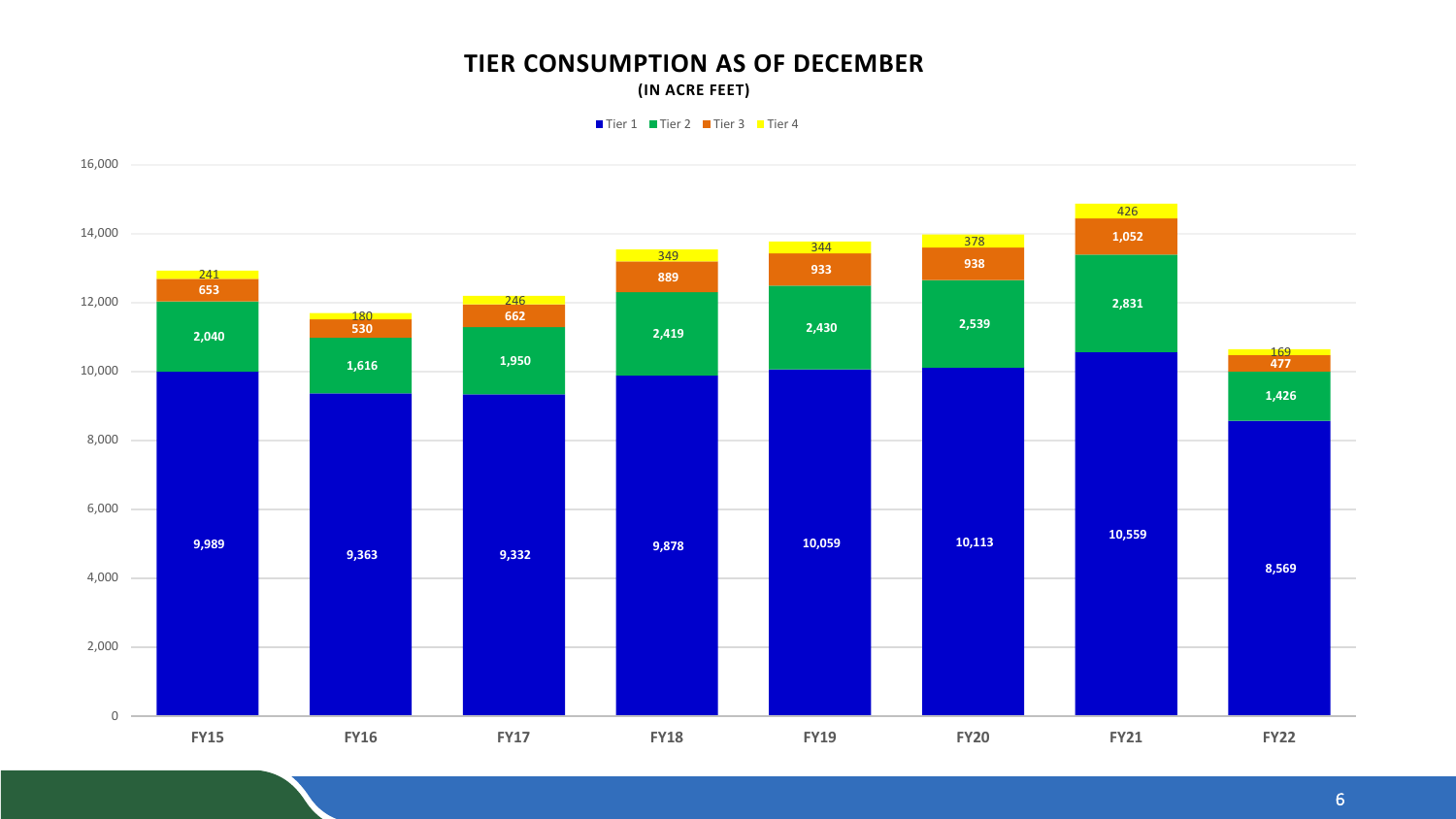#### **Monthly AMI Data for Tiburon & Belvedere**

**sample size= 1,175 meters**

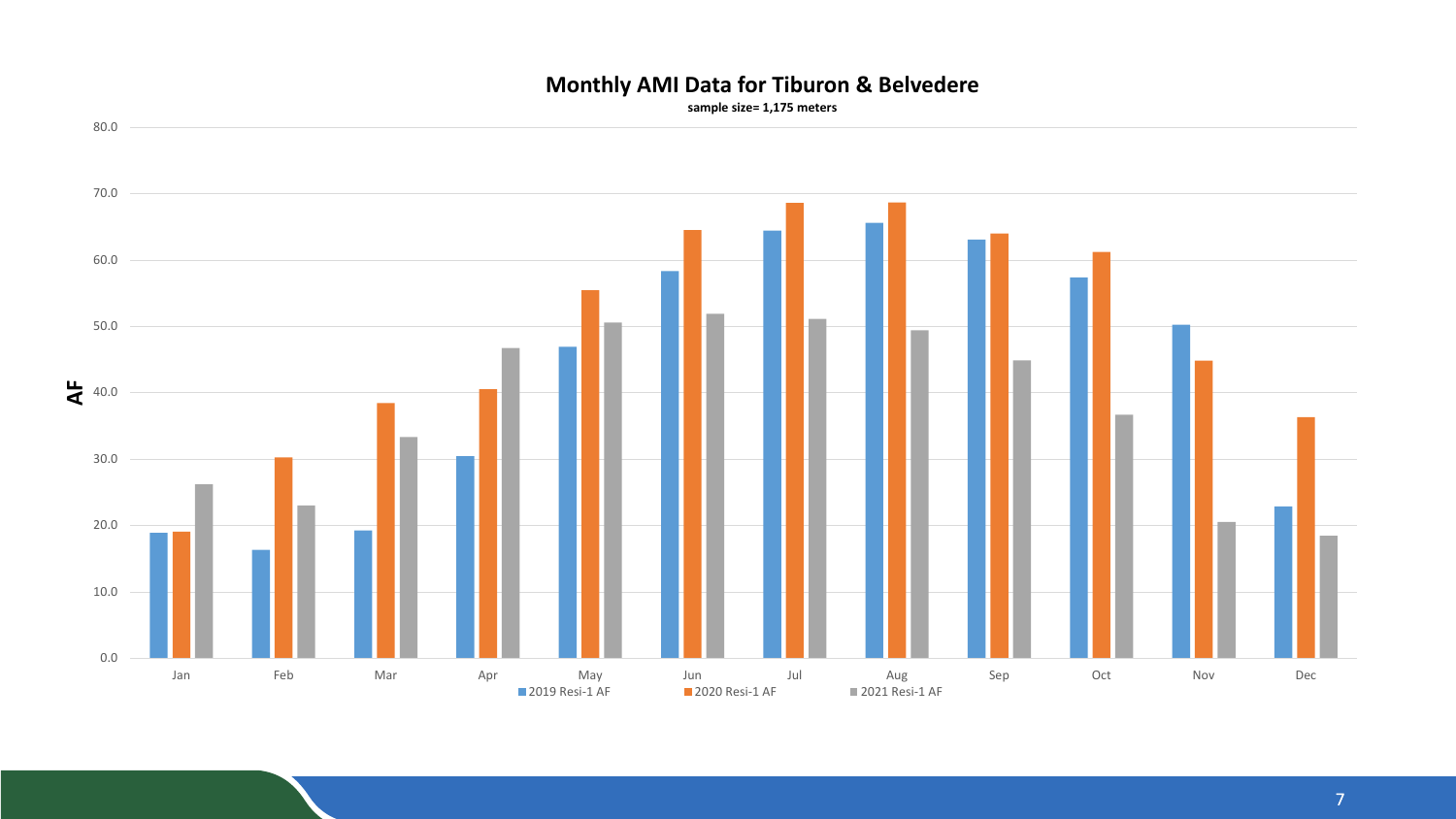

#### **Monthly AMI Data for Institutional & Business meters**

**sample size= 82 meters**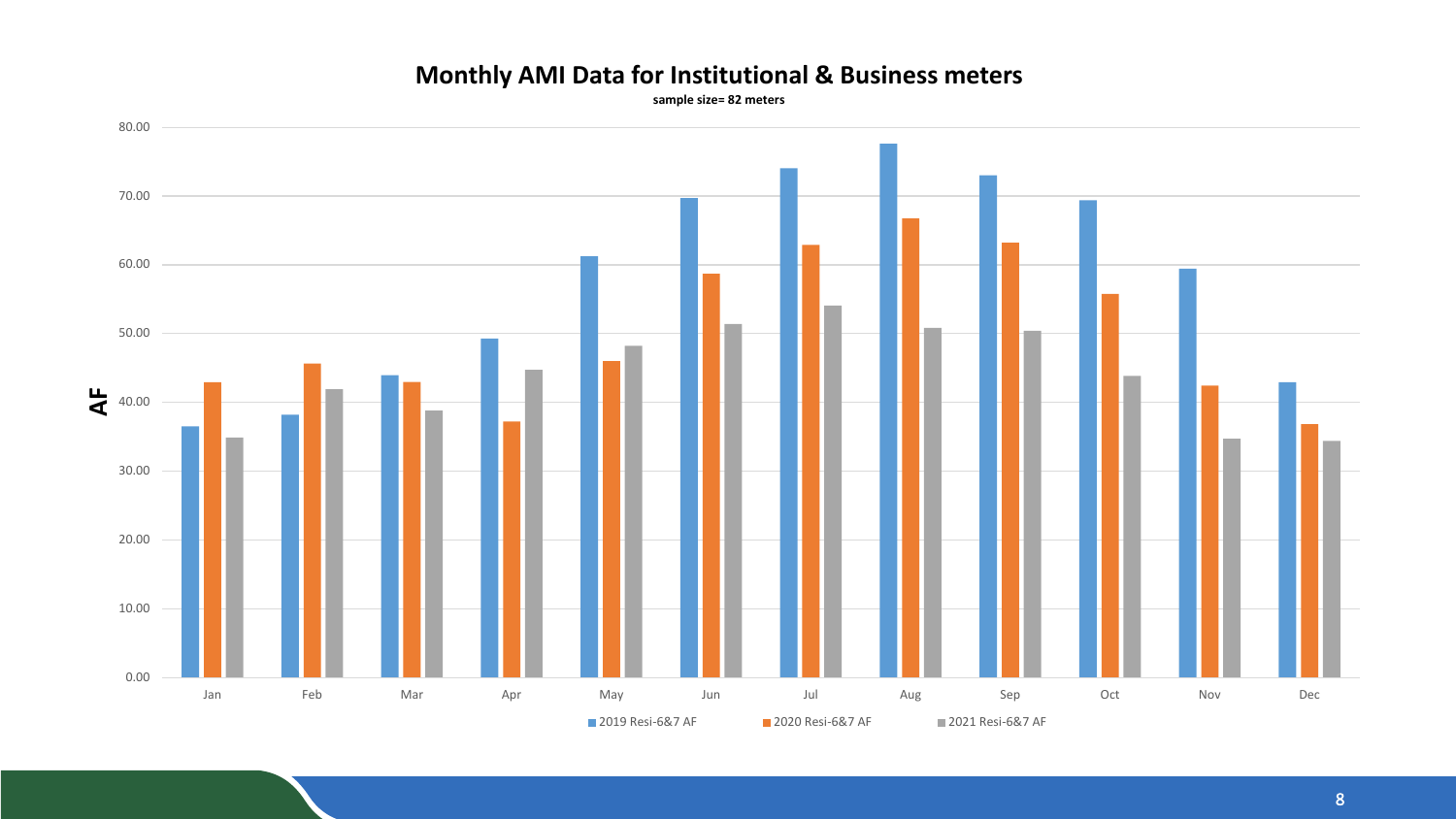### **Expenditures (in millions)**

**at 50% of Fiscal Year**

| <b>Description</b>                                              | FY 21/22 Budget | FY 21/22<br>As of 12/31/21 | <b>Actual to Budget (%)</b> |  |
|-----------------------------------------------------------------|-----------------|----------------------------|-----------------------------|--|
| <b>Personnel Services</b>                                       | 54.1            | 25.0                       | 46.1%                       |  |
| <b>Maintenance &amp; Operating Expense</b>                      | 31.9            | 16.5                       | 51.5%                       |  |
| <b>Financing Costs</b>                                          | 10.2            | 5.1                        | 50.0%                       |  |
| <b>Capital Allocation</b>                                       | (5.2)           | (2.5)                      | 47.2%                       |  |
| <b>Total Operating Expenses</b>                                 | 91.0            | 44.1                       | 48.4%                       |  |
| <b>Fire Flow Projects</b>                                       | 7.7             | 1.5                        | 19.4%                       |  |
| <b>District Projects (incl. capital</b><br>equipment purchases) | 35.0            | 9.7                        | 27.7%                       |  |
| <b>Total Expenditures</b>                                       | 133.7           | 55.3                       | 41.3%                       |  |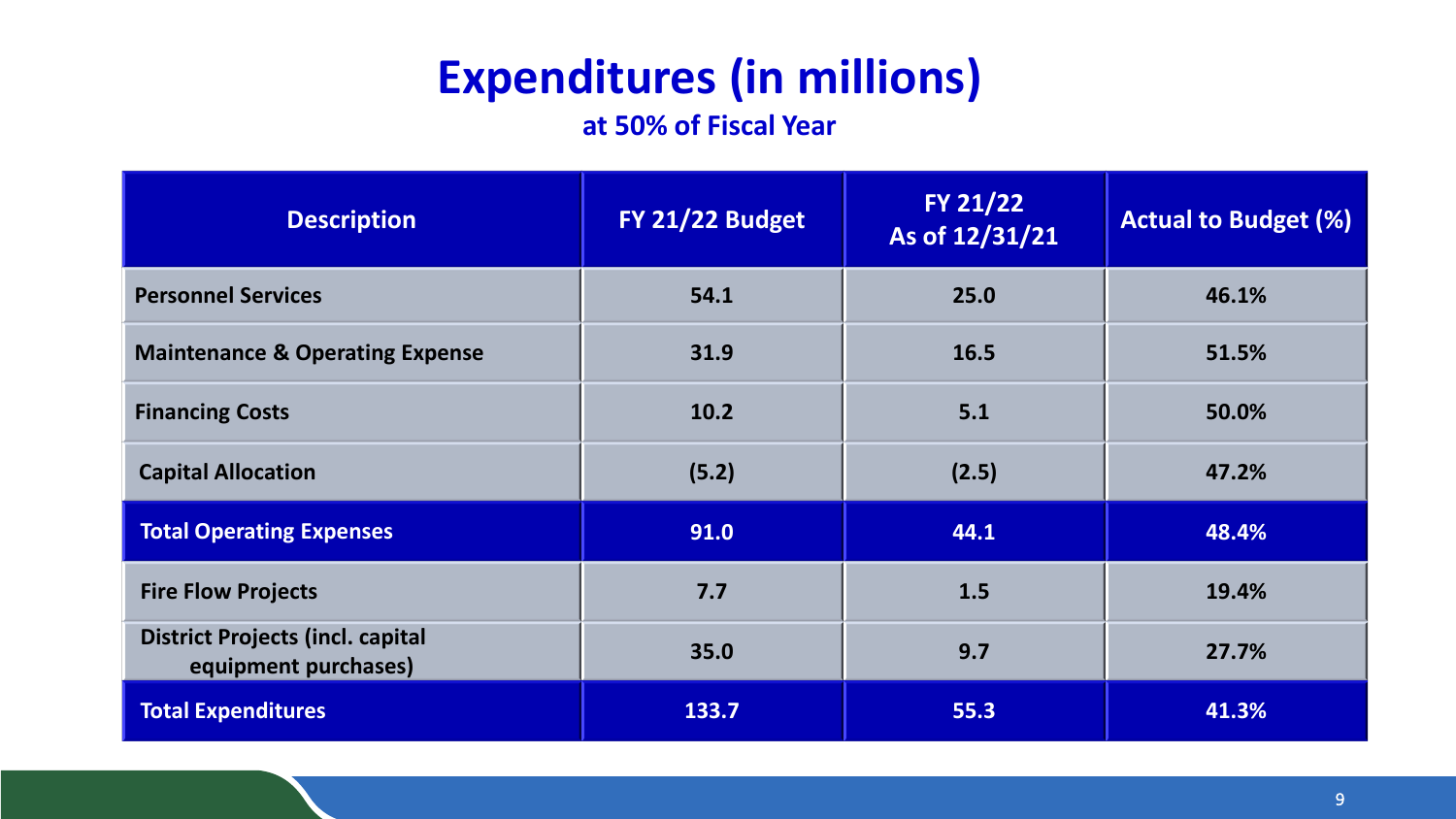# **Expenditures (in millions)**

**at 50% of Fiscal Year**

|                             | <b>Budget</b> | <b>Actual</b> |       |
|-----------------------------|---------------|---------------|-------|
| <b>Operating Expenses</b>   | 91.0          | 44.1          |       |
| <b>Capital Expenses</b>     | 42.7          | 11.2          |       |
| <b>Capital Encumbrances</b> |               | 11.9          |       |
| Total                       | 133.7         | 67.2          | 50.3% |

the contract of the contract of the contract of

**Contractor** 

**Contractor**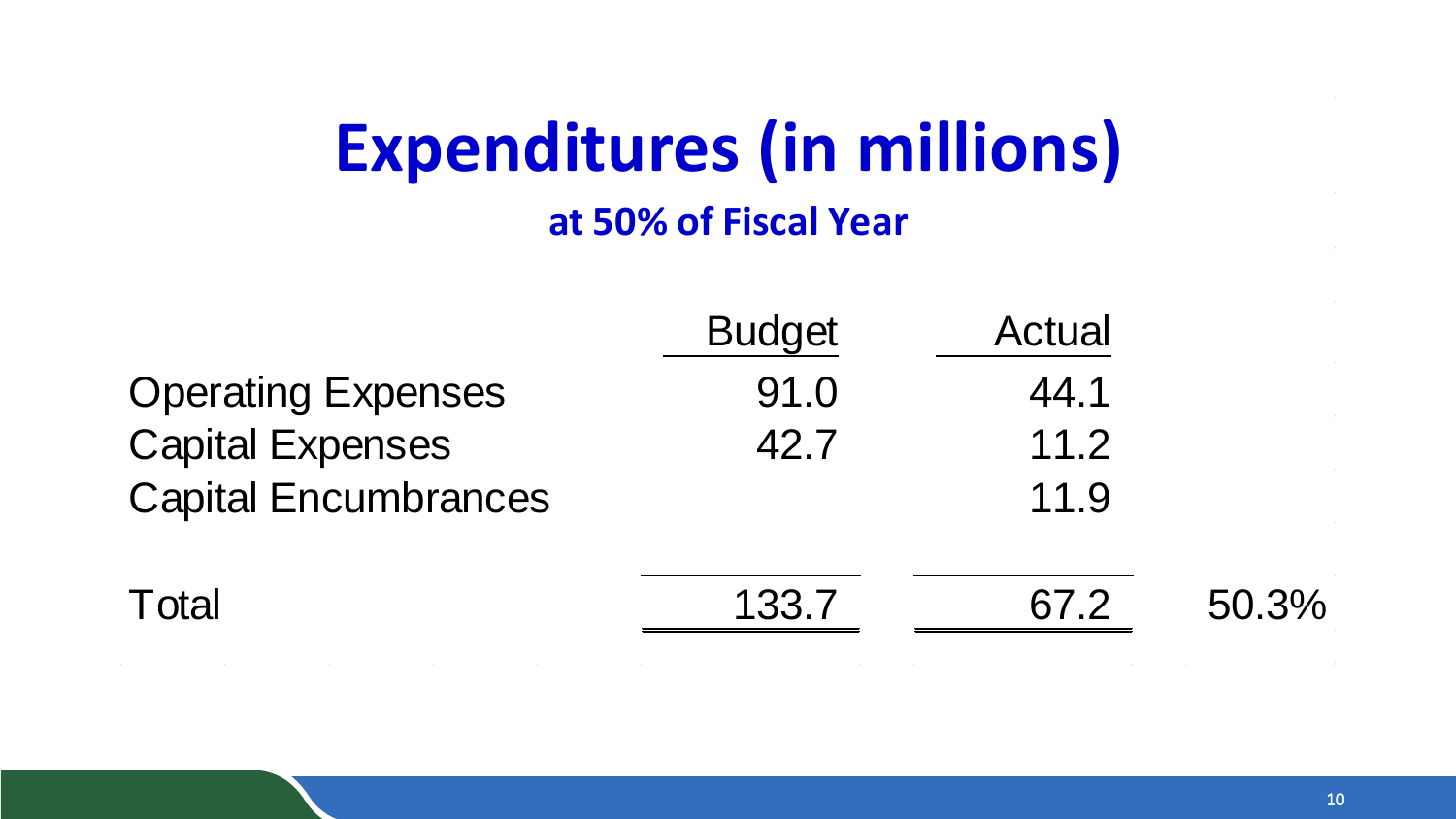### **Ending Fund Balance (in millions)**

| <b>Description</b>                     | FY 20/21<br><b>Audited</b> | FY 21/22<br>As of 12/31/21 |
|----------------------------------------|----------------------------|----------------------------|
| <b>Restricted/Designated Fund</b>      | 19.9                       | 19.7                       |
| <b>Rate Stabilization Reserve Fund</b> | 9.4                        | 2.6                        |
| <b>Fire Flow Fund</b>                  | 3.1                        | 4.1                        |
| <b>Pension Reserve Fund</b>            | 2.0                        | 2.0                        |
| <b>Capital Fund</b>                    | 21.1                       | 25.9                       |
| <b>Total Restricted/Designated</b>     | 55.5                       | 54.3                       |
| <b>Operating - Unrestricted Fund</b>   | 32.6                       | 23.9                       |
| <b>Total Fund Balance</b>              | 88.1                       | 78.2                       |

| <b>Operating Fund Bal. to Budget in months</b> | 3.7   | 3.1             |
|------------------------------------------------|-------|-----------------|
| <b>Debt Service Coverage</b>                   | 2.8   | 1.4 (Projected) |
| <b>Outstanding Bond Debt</b>                   | 139.3 | 139.3           |
| <b>Other Debt</b>                              | 7.1   | 6.9             |
| <b>Total Debt</b>                              | 146.4 | 146.2           |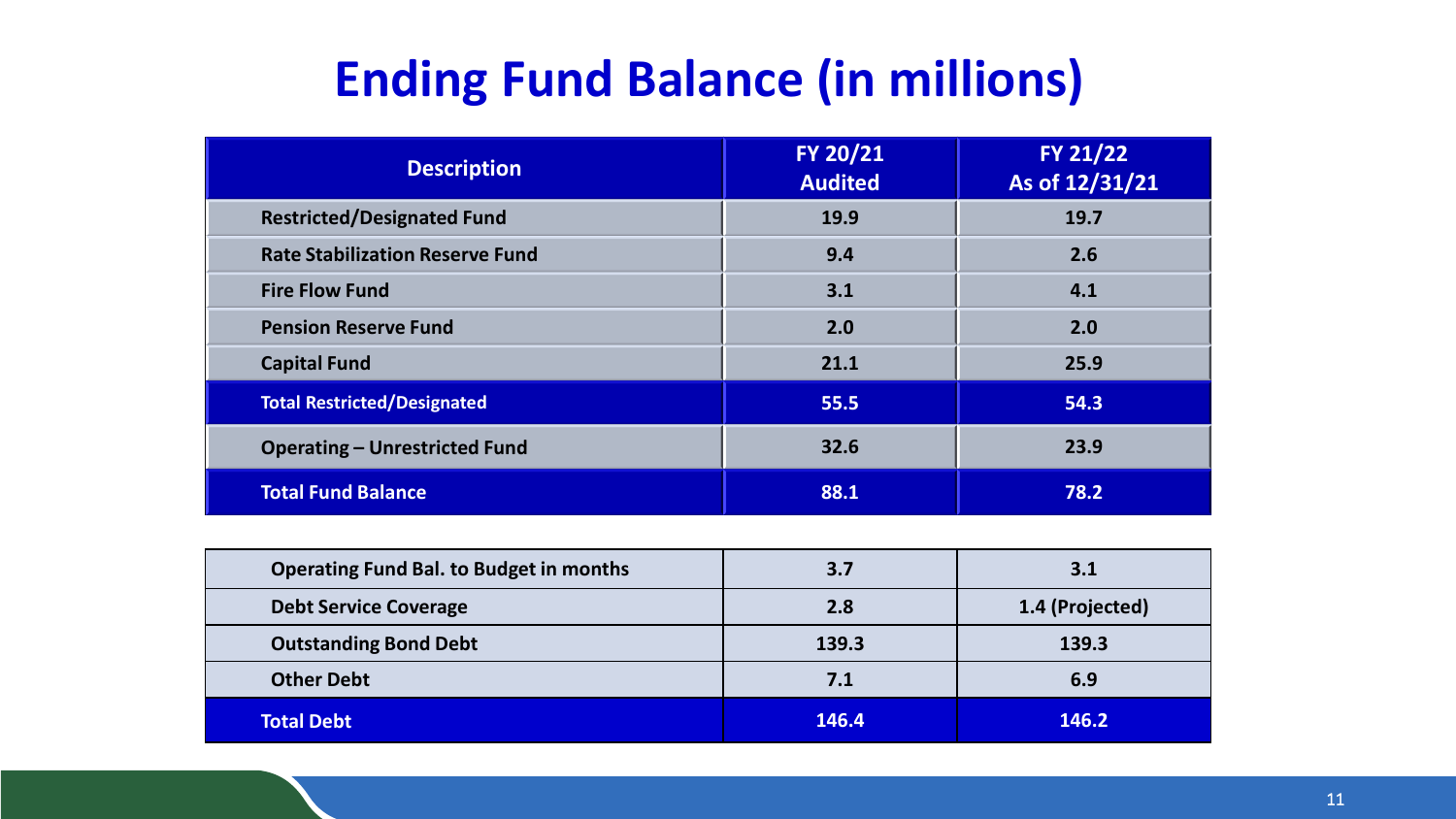### **Reserves (in millions)**

| <b>Rate Stabilization Fund</b>                                                                                                                                                                             |                            | As of<br>12/31/2021                  |                            | <b>Projected for</b><br>FYE 6/30/2022 |
|------------------------------------------------------------------------------------------------------------------------------------------------------------------------------------------------------------|----------------------------|--------------------------------------|----------------------------|---------------------------------------|
| Beginning Balance @ 6/30/21                                                                                                                                                                                | $\boldsymbol{\mathcal{S}}$ | 9.40                                 | $\boldsymbol{\mathcal{S}}$ | 9.40                                  |
| Emergency Intertie Project in Capital Fund<br>Kastania Pump Station Rehab project in Capital Fund<br>Peacock Gap Recycled Water Transmission project in Capital Fund<br>Contingency Fund in Operating Fund |                            | (4.15)<br>(1.35)<br>(0.15)<br>(1.20) |                            | (4.15)<br>(1.35)<br>(0.15)<br>(2.10)  |
| <b>Ending Balance</b>                                                                                                                                                                                      | $\mathfrak{F}$             | 2.55                                 | $\mathfrak{F}$             | 1.65                                  |
| <b>Operating Unrestricted Fund</b>                                                                                                                                                                         |                            |                                      |                            |                                       |
| Beginning Balance @ 6/30/21                                                                                                                                                                                | $\mathcal{C}$              | 32.62                                | $\mathfrak{F}$             | 32.62                                 |
| Transfer-in from Rate Stabilization Fund<br><b>Drought Related Operating Cost</b><br><b>Water Conservation Rebate Program</b><br>Other Operating Cost, net of revenue                                      |                            | 1.20<br>(0.86)<br>(0.88)<br>(8.18)   |                            | 2.10<br>(1.10)<br>(1.58)<br>(11.12)   |
| <b>Ending Balance</b>                                                                                                                                                                                      | $\mathfrak{F}$             | 23.90                                | $\mathcal{C}$              | 20.92                                 |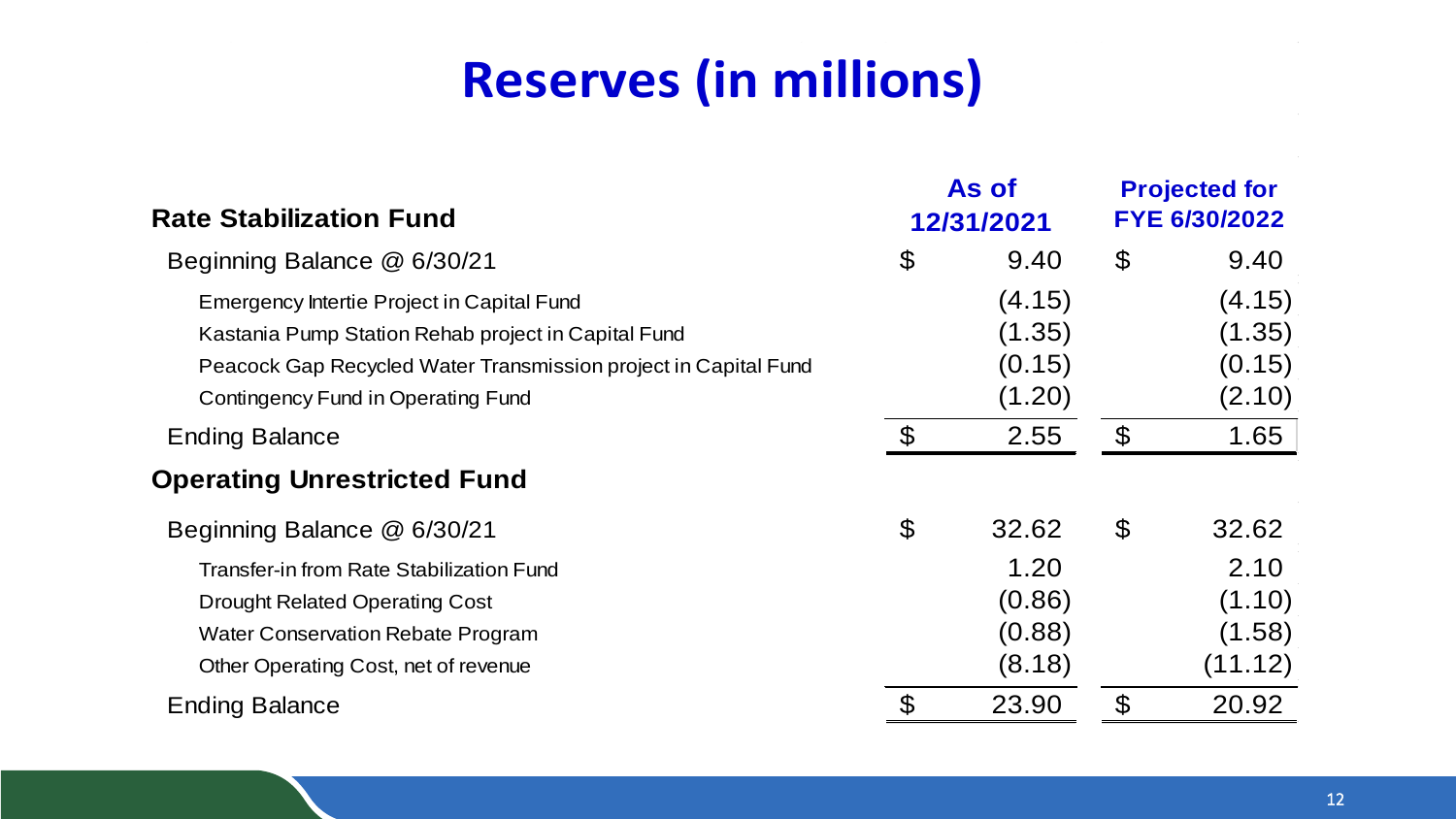### **Summary**

- **Drought Impacting Revenues**
- **Expenditures Tracking with Budget**
- **Reserves Balances Declining**